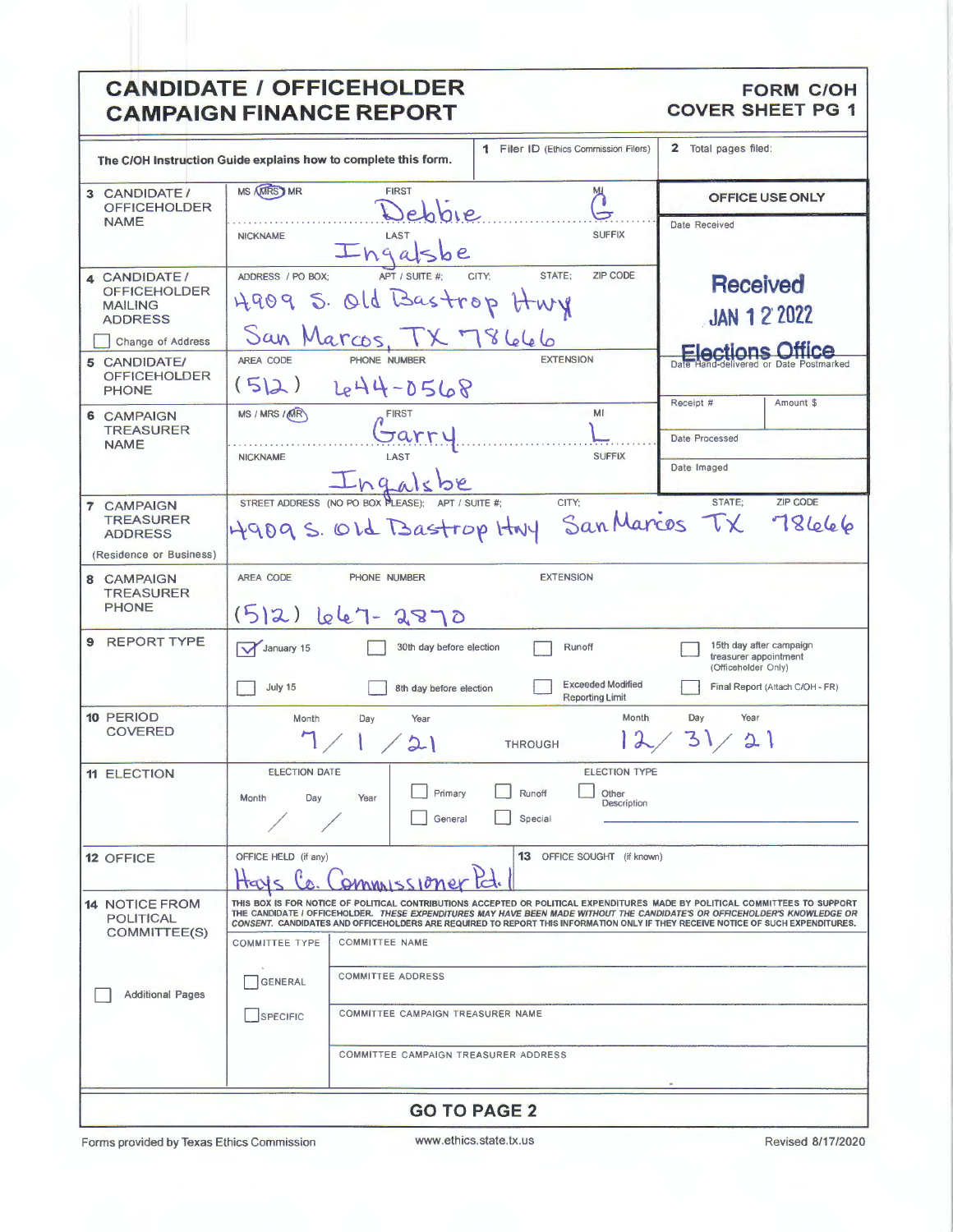## **CANDIDATE / OFFICEHOLDER CAMPAIGN FINANCE REPORT**

### **FORM C/OH COVER SHEET PG 2**

| 15 C/OH NAME                                                                                                                                                                                                                   |                                                                                                                                                                                                                                                                                                                                               | <b>16</b> Filer ID (Ethics Commission Filers)                           |
|--------------------------------------------------------------------------------------------------------------------------------------------------------------------------------------------------------------------------------|-----------------------------------------------------------------------------------------------------------------------------------------------------------------------------------------------------------------------------------------------------------------------------------------------------------------------------------------------|-------------------------------------------------------------------------|
| <b>17 CONTRIBUTION</b><br><b>TOTALS</b>                                                                                                                                                                                        | 1 <sub>1</sub><br>TOTAL UNITEMIZED POLITICAL CONTRIBUTIONS (OTHER THAN<br>PLEDGES, LOANS, OR GUARANTEES OF LOANS, OR<br>CONTRIBUTIONS MADE ELECTRONICALLY)                                                                                                                                                                                    | \$<br>Ø                                                                 |
|                                                                                                                                                                                                                                | <b>TOTAL POLITICAL CONTRIBUTIONS</b><br>2.<br>(OTHER THAN PLEDGES, LOANS, OR GUARANTEES OF LOANS)                                                                                                                                                                                                                                             | \$                                                                      |
| <b>EXPENDITURE</b><br><b>TOTALS</b>                                                                                                                                                                                            | 3.<br>TOTAL UNITEMIZED POLITICAL EXPENDITURE.                                                                                                                                                                                                                                                                                                 | \$<br>83                                                                |
|                                                                                                                                                                                                                                | <b>TOTAL POLITICAL EXPENDITURES</b><br>4.                                                                                                                                                                                                                                                                                                     | \$                                                                      |
| <b>CONTRIBUTION</b><br><b>BALANCE</b>                                                                                                                                                                                          | 5.<br>TOTAL POLITICAL CONTRIBUTIONS MAINTAINED AS OF THE LAST DAY<br>OF REPORTING PERIOD                                                                                                                                                                                                                                                      | 93<br>\$                                                                |
| <b>OUTSTANDING</b><br><b>LOAN TOTALS</b>                                                                                                                                                                                       | 6.<br>TOTAL PRINCIPAL AMOUNT OF ALL OUTSTANDING LOANS AS OF THE<br>LAST DAY OF THE REPORTING PERIOD                                                                                                                                                                                                                                           | \$                                                                      |
|                                                                                                                                                                                                                                |                                                                                                                                                                                                                                                                                                                                               | Signature of Candidate or Officeholder                                  |
|                                                                                                                                                                                                                                | Please complete either option below:                                                                                                                                                                                                                                                                                                          |                                                                         |
| (1) Affidav<br>NOTAR)<br>Signature of officer administering oath                                                                                                                                                               | JANICE L. JONES<br>Notary Public, State of Texas<br>Comm. Expires 01-13-2023<br>Notary ID 128490890<br>Sworn to and subscribed before me by Debbie Ingalshe this the 11th day of January<br>20 <b>Z</b> it o certify which, witness my hand and seal of office.<br>Janice L. Jones<br>one<br>Printed name of officer administering oath<br>OR | Legal Support Servius Specialist<br>Title of officer administering oath |
| (2) Unsworn Declaration                                                                                                                                                                                                        |                                                                                                                                                                                                                                                                                                                                               |                                                                         |
| My address is services and the services of the services of the services of the services of the services of the services of the services of the services of the services of the services of the services of the services of the | $\sim$ and my date of birth is $\sim$                                                                                                                                                                                                                                                                                                         |                                                                         |
|                                                                                                                                                                                                                                | (street)<br>(city)                                                                                                                                                                                                                                                                                                                            | (state) (zip code)<br>(country)                                         |
|                                                                                                                                                                                                                                | Executed in __________________________County, State of _____________, on the ________ day of<br>(month)                                                                                                                                                                                                                                       | $\overline{\langle \text{year} \rangle}$                                |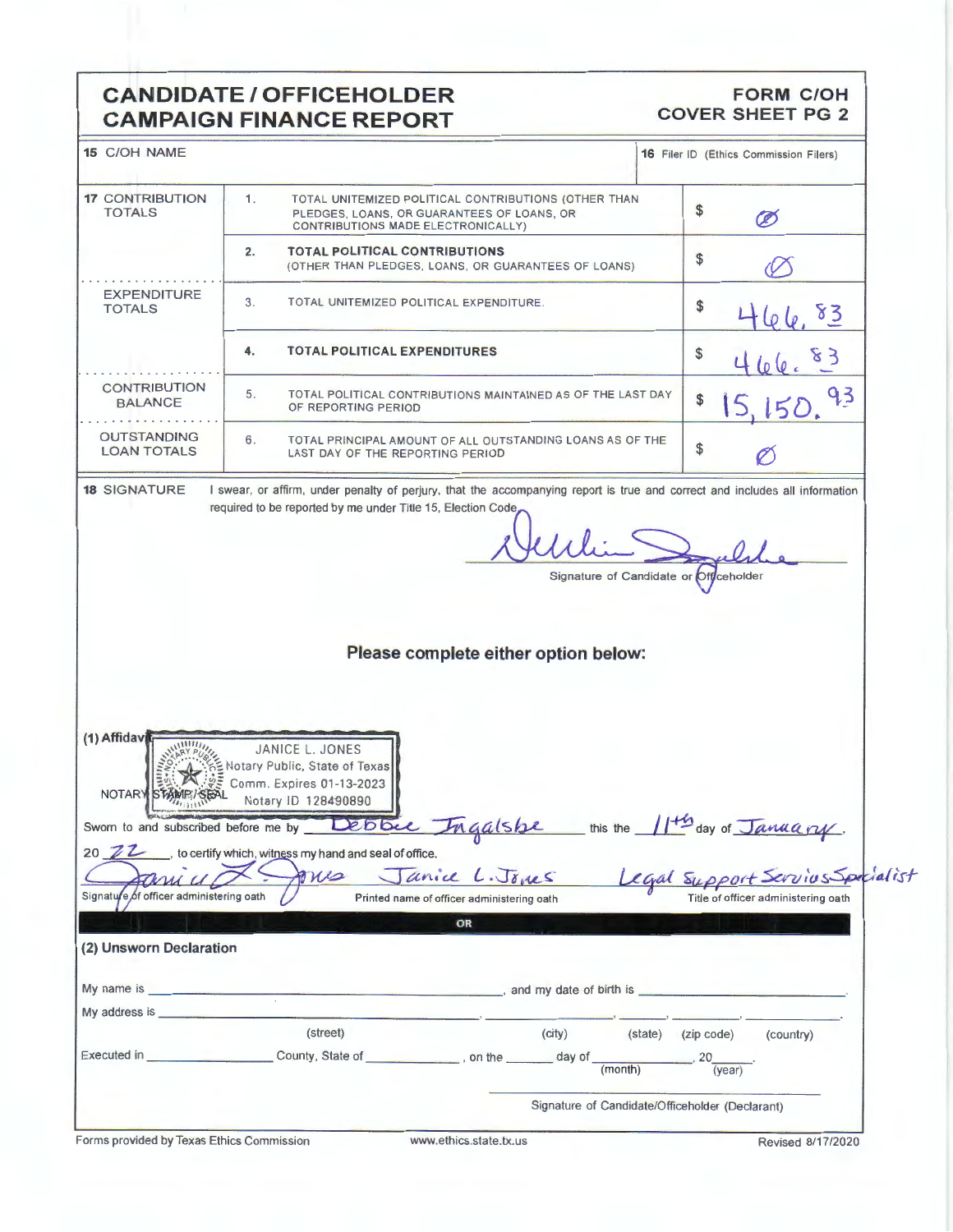# **SUBTOTALS - C/OH FORM C/OH**

# **COVER SHEET PG 3**

|                                                  |                                                                                              | 20 Filer ID (Ethics Commission Filers) |                                  |
|--------------------------------------------------|----------------------------------------------------------------------------------------------|----------------------------------------|----------------------------------|
| <b>19 FILER NAME</b><br>G. Ingalsbe              |                                                                                              |                                        |                                  |
| 21 SCHEDULE SUBTOTALS<br><b>NAME OF SCHEDULE</b> |                                                                                              |                                        | <b>SUBTOTAL</b><br><b>AMOUNT</b> |
| 1.                                               | SCHEDULE A1: MONETARY POLITICAL CONTRIBUTIONS                                                |                                        | \$                               |
| 2 <sub>1</sub>                                   | SCHEDULE A2: NON-MONETARY (IN-KIND) POLITICAL CONTRIBUTIONS                                  |                                        | \$                               |
| 3.                                               | SCHEDULE B: PLEDGED CONTRIBUTIONS                                                            |                                        | \$                               |
| 4.                                               | <b>SCHEDULE E: LOANS</b>                                                                     |                                        | \$                               |
| 5.                                               | SCHEDULE F1: POLITICAL EXPENDITURES MADE FROM POLITICAL CONTRIBUTIONS                        |                                        | \$<br>$t(c_6, 83)$               |
| 6.                                               | SCHEDULE F2: UNPAID INCURRED OBLIGATIONS                                                     |                                        | \$                               |
| 7.                                               | SCHEDULE F3: PURCHASE OF INVESTMENTS MADE FROM POLITICAL CONTRIBUTIONS                       |                                        | \$                               |
| 8.                                               | SCHEDULE F4: EXPENDITURES MADE BY CREDIT CARD                                                |                                        | \$                               |
| 9.                                               | SCHEDULE G: POLITICAL EXPENDITURES MADE FROM PERSONAL FUNDS                                  |                                        | \$                               |
| 10.                                              | SCHEDULE H: PAYMENT MADE FROM POLITICAL CONTRIBUTIONS TO A BUSINESS OF C/OH                  |                                        | \$                               |
| 11.                                              | SCHEDULE I: NON-POLITICAL EXPENDITURES MADE FROM POLITICAL CONTRIBUTIONS                     |                                        | \$                               |
| 12.                                              | SCHEDULE K: INTEREST, CREDITS, GAINS, REFUNDS, AND CONTRIBUTIONS RETURNED<br><b>TO FILER</b> |                                        | \$                               |
|                                                  |                                                                                              |                                        |                                  |